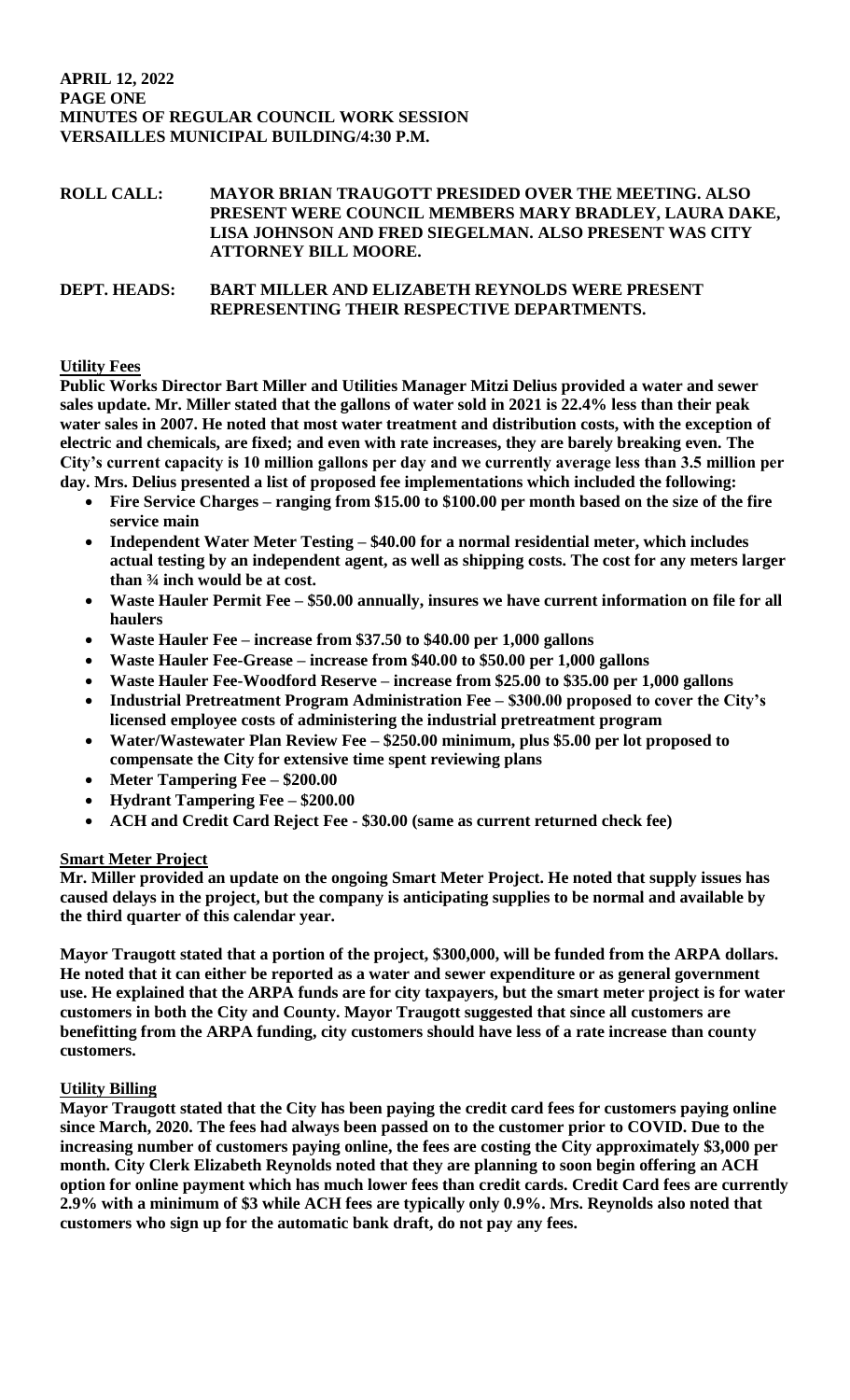### **APRIL 12, 2022 PAGE TWO MINUTES OF REGULAR COUNCIL WORK SESSION VERSAILLES MUNICIPAL BUILDING/4:30 P.M.**

**Mayor Traugott also mentioned the possibility of stopping second notices. Currently, the utility office processes billing and they are mailed out on the 1st of each month. Second notices are processed and mailed out on the 16th. He noted that they have discussed adding information to the regular billing relating to a late fee being added after the 15th and not mailing second notices. This would save approximately \$1,500 per month.** 

### **Resolutions**

**Mayor Traugott presented three resolutions requesting community project funding to be earmarked for Versailles projects. He stated that the Big Spring Park upgrades request is for \$1,070,000, the fire station improvements request is approximately \$800,000, and the police equipment request is approximately \$80,000.** 

**MOTION BY DAKE, SECONDED BY JOHNSON TO APPROVE AND ADOPT RESOLUTION 2022-2 EXPRESSING SUPPORT FOR THE REQUEST FOR COMMUNITY PROJECT FUNDING FOR IMPROVEMENTS TO BIG SPRING PARK.**

**The vote was as follows: Bradley, Dake, Johnson, and Siegelman voting aye.** 

**MOTION BY SIEGELMAN, SECONDED BY DAKE TO APPROVE AND ADOPT RESOLUTION 2022-3 EXPRESSING SUPPORT FOR THE REQUEST FOR COMMUNITY PROJECT FUNDING FOR IMPROVEMENTS TO VERSAILLES FIRE STATIONS.**

**The vote was as follows: Bradley, Dake, Johnson, and Siegelman voting aye.** 

**MOTION BY BRADLEY, SECONDED BY SIEGELMAN TO APPROVE AND ADOPT R RESOLUTION 2022-4 EXPRESSING SUPPORT FOR THE REQUEST FOR COMMUNITY PROJECT FUNDING FOR TASERS AND RADARS FOR THE VERSAILLES POLICE DEPARTMENT.**

**The vote was as follows: Bradley, Dake, Johnson, and Siegelman voting aye.** 

## **RFQ – Transportation Study**

**Council member Dake stated that the Building Standards and Downtown Development committee had discussed completing a traffic study for the City. She noted that they will be requesting council approval on April 19th to solicit RFQs and Price Proposal for a Transportation Study with the following "tasks":**

- **Task No. 1: Roadway Classifications, Level of Service and Design Standards in the Urban Services Boundary**
- **Task No. 2: KY33/Troy Pike/Bluegrass Parkway Corridor Study**
- **Task No. 3: Executive Summary and Presentation to the City Council**
- **Additional Task No. 4: US 60/Bluegrass Parkway Interchange to Marsailles Road**

**Ms. Dake stated that Task No. 4 is additional because a recent study of US 60 had been completed, dated March 30, 2022. She noted that the specifications ask for each Task to be priced separately. Council member Johnson reiterated that they are not asking for any money at this time, they are simply asking to solicit RFQs and price proposals. They would like to get the study completed prior to the Comprehensive Plan.** 

#### **Zoning Buffers**

**Council member Johnson stated that the Landscape and Land Use Buffers Zoning Ordinance requires fifty foot wide buffers be provided and maintained anywhere in the city limits where the Urban Services Boundary abuts any portion of the Rural Service Area. The ordinance includes an exception for the Urban Services Boundary where it adjoins Bluegrass Parkway. The BSADD committee would like to remove that exclusion. Ms. Johnson noted that the buffers do not have to be a straight line, it can be areas with open space between. They would like to put a Resolution requesting the text amendment on the April 19th council meeting agenda.**